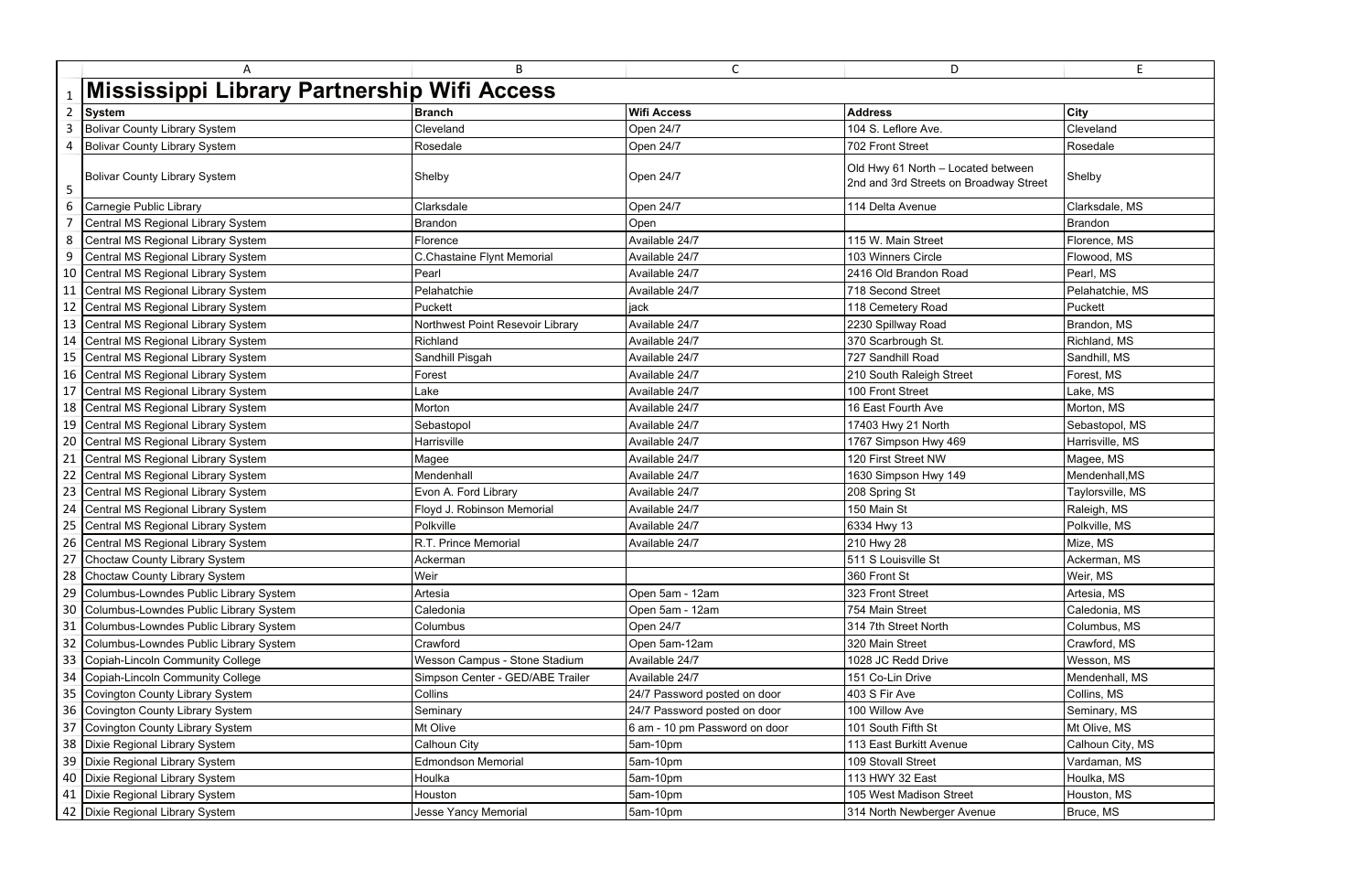|    | A                                             | B                                        | $\mathsf{C}$                       | D                        | F.                 |
|----|-----------------------------------------------|------------------------------------------|------------------------------------|--------------------------|--------------------|
|    | 43   Dixie Regional Library System            | Okolona                                  | 5am-10pm                           | 321 Main Street          | Okolona, MS        |
|    | 44   Dixie Regional Library System            | Pontotoc                                 | 5am-10pm                           | 111 North Main Street    | Pontotoc, MS       |
|    | 45   Dixie Regional Library System            | Sherman                                  | 5am-10pm                           | 20 West Lamar            | Sherman, MS        |
|    | 46 East Mississippi Community College         | Golden Triangle                          | <b>EMCC Students and Employees</b> | 8731 S. Frontage Road    | Mayhew, MS         |
| 47 | East Mississippi Community College            | Scooba                                   | <b>EMCC Students and Employees</b> | 1512 Kemper Street       | Scooba, MS         |
|    | 48 First Regional Library System              | Batesville                               | Available 24/7                     | 206 US-51                | Batesville, MS     |
|    | 49 First Regional Library System              | Coldwater                                | Available 24/7                     | 610 East Central Avenue  | Coldwater, MS      |
|    | 50 First Regional Library System              | Como                                     | Available 24/7                     | 104 Main Street          | Como, MS           |
|    | 51 First Regional Library System              | Crenshaw                                 | Available 24/7                     | 370 West Commerce        | Hernando, MS       |
|    | 52 First Regional Library System              | Hernando                                 | Available 24/7                     | 2885 Goodman Rd          | Horn Lake, MS      |
|    | 53 First Regional Library System              | B.J. Chain Public Library                | Available 24/7                     | 6619 Hwy 305 North       | Olive Branch, MS   |
|    | 54 First Regional Library System              | Oxford                                   | Available 24/7                     | 401 Bramlett Blvd        | Oxford, MS         |
|    | 55 First Regional Library System              | Sardis                                   | Available 24/7                     | 101 McLaurin St          | Sardis, MS         |
|    | 56 First Regional Library System              | Senatobia                                | Available 24/7                     | 222 Ward St              | Senatobia, MS      |
|    | 57 First Regional Library System              | Southaven                                | Available 24/7                     | 8554 Northwest Drive     | Southaven, MS      |
|    | 58 First Regional Library System              | Tunica                                   | Available 24/7                     | 1285 Kenny Hill Ave      | Tunica, MS         |
|    | 59 First Regional Library System              | Robinsville                              | Available 24/7                     | 5274 Kirby Rd Suite B    | Robinsonville, MS  |
|    | 60 First Regional Library System              | Walls                                    | Available 24/7                     | 7181 Delta Bluff Parkway | Walls, MS          |
|    | 61 Hancock County Library System              | Bay St. Louis-Hancock County             | Open 24/7                          | 312 Hwy 90               | Bay St. Louis, MS  |
|    | 62 Hancock County Library System              | Waveland                                 | Open 24/7                          | 345 Coleman Ave.         | Waveland, MS       |
|    | 63 Hancock County Library System              | Kiln                                     | Open 24/7                          | 17065 Hwy 603            | Kiln, MS           |
|    | 64 Hancock County Library System              | Pearlington                              | Open 24/7                          | 6096 First Ave.          | Pearlington, MS    |
|    | 65 Hancock County Library System              | East Hancock (Diamondhead)               | Open 24/7                          | 4545 Shepherd Square     | Diamondhead, MS    |
|    | 66 Harrison County Library System             | Biloxi                                   |                                    | 580 Howard Ave.          | Biloxi, MS         |
|    | 67 Harrison County Library System             | D'Iberville                              |                                    | 10391 Automall Parkway   | D'Iberville, MS    |
|    | 68 Harrison County Library System             | <b>Margaret Sherry</b>                   |                                    | 2141 Popps Ferry Road    | Biloxi, MS         |
|    | 69 Harrison County Library System             | Orange Grove                             |                                    | 12135 Old Hwy 49         | Gulfport, MS       |
|    | 70 Harrison County Library System             | Pass Christian                           |                                    | 111 Heirn Ave.           | Pass Christian, MS |
|    | 71 Harrison County Library System             | Saucier                                  |                                    | 24014 Church Ave.        | Saucier, MS        |
|    | 72 Harrison County Library System             | <b>West Biloxi</b>                       |                                    | 2047 Pass Road           | Biloxi, MS         |
|    | 73 Harrison County Library System             | Woolmarket                               |                                    | 13034 Kayleigh Cove      | Biloxi, MS         |
|    | 74 Harrison County Library System             | Gulfport                                 |                                    | 1708 25th Ave.           | Gulfport, MS       |
|    | 75 Hinds Community College - Jackson Campus   | <b>Bivins Building</b>                   | Available 24/7                     | 3925 Sunset Drive        | Jackson, MS        |
|    | 76 Hinds Community College - Nursing Campus   | Facility closest to the east parking lot | Available 24/7                     | 1750 Chadwick Drive      | Jackson, MS        |
|    | 77 Hinds Community College - Rankin Campus    | <b>Academic Library Building</b>         | Available 24/7                     | 3805 Hwy 80 E.           | Pearl, MS          |
|    | 78 Hinds Community College - Raymond Campus   | <b>Student Union</b>                     | Available 24/7                     | 101 Central Drive        | Raymond, MS        |
|    | 79 Hinds Community College - Utica Campus     | Fine Arts Building                       | Available 24/7                     | Hwy 18                   | Utica, MS          |
|    | 80 Hinds Community College - Vicksburg Campus | Oaks Building                            | Available 24/7                     | 755 Highway 27           | Vicksburg, MS      |
|    | 81 Holmes Community College                   | <b>Adcock Library</b>                    | <b>HCC Students Only</b>           | 412 W. Ridgeland Ave     | Ridgeland, MS      |
|    | 82 Holmes Community College                   | McMurrough Library & Archives            | <b>HCC Students Only</b>           | 1 Hill Street            | Goodman, MS        |
|    | 83 Holmes Community College                   | Grenada Library                          | <b>HCC Students Only</b>           | 1180 West Monroe Street  | Grenada, MS        |
|    | 84 Itawamba Community College                 | Tupelo Campus                            | <b>ICC Students Only</b>           | 2176 S Eason Blvd        | Tupelo, MS         |
|    | 85 Itawamba Community College                 | <b>Fulton Campus</b>                     | <b>ICC Students Only</b>           | 602 W Hill St            | Fulton, MS         |
|    | 86 Jackson Hinds Library System               | Eudora Welty Library                     | Open 8-8                           | 300 North State Street   | Jackson            |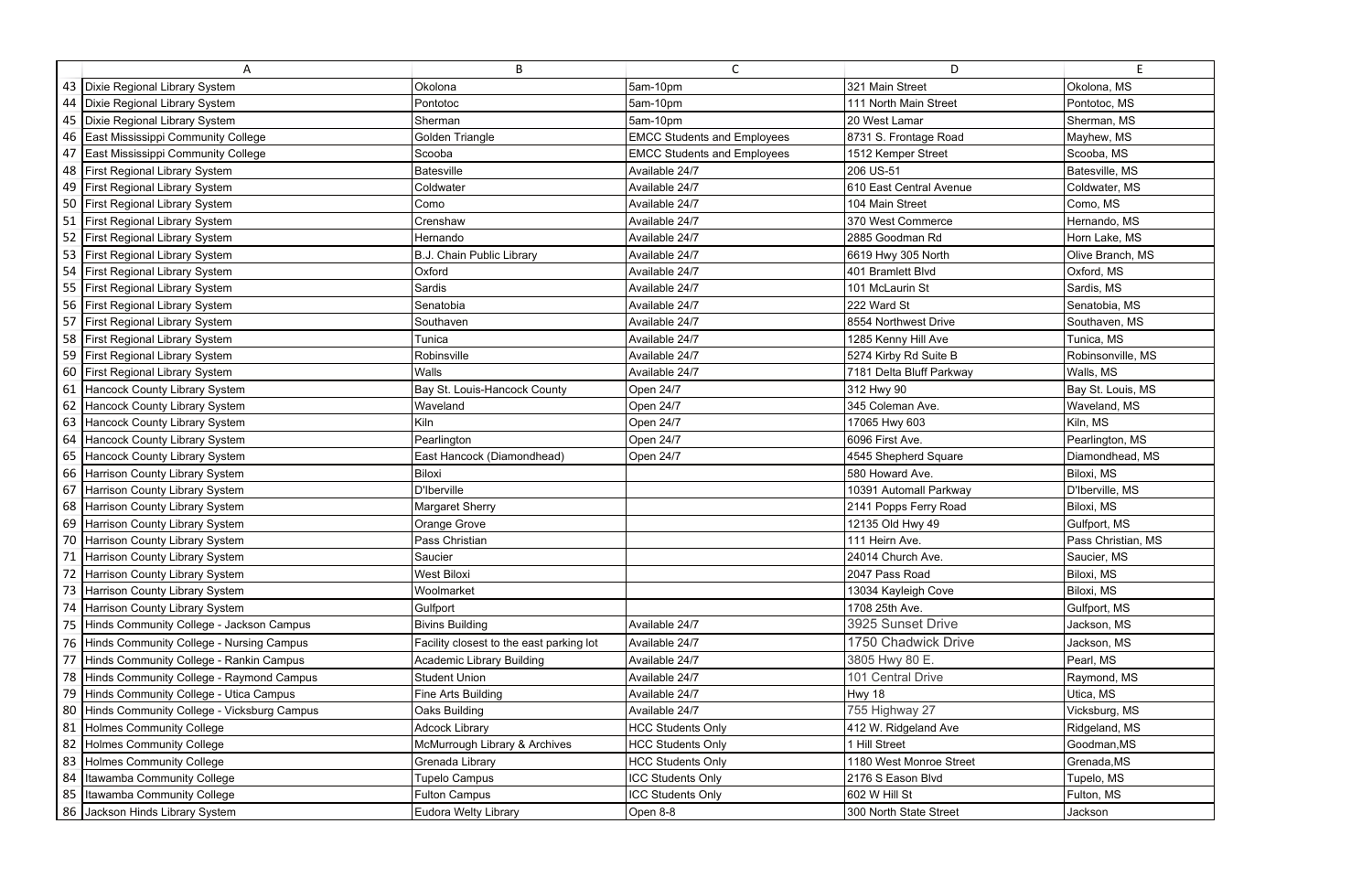|    | A                                              | B                                 | $\mathsf{C}$                      | D                          | E                   |
|----|------------------------------------------------|-----------------------------------|-----------------------------------|----------------------------|---------------------|
|    | 87 Jackson Hinds Library System                | Margaret Walker Alexander Library | Open 8-8                          | 2525 Robinson Street       | Jackson             |
| 88 | Jackson Hinds Library System                   | Ella Bess Austin Library          | Open 8-8                          | 420 West Cunningham Ave.   | Terry               |
| 89 | Jackson Hinds Library System                   | <b>Bolden Moore Library</b>       | Open 8-8                          | 1444 Wiggins Road          | Jackson             |
| 90 | Jackson Hinds Library System                   | Beverly J. Brown Library          | Open 8-8                          | 5901 B Terry Road          | <b>Byram</b>        |
| 91 | Jackson Hinds Library System                   | Medger Evers Library              | Open 8-8                          | 4215 Medger Evers Blvd.    | Jackson             |
| 92 | Jackson Hinds Library System                   | Lois A. Flagg Library             | Open 8-8                          | 105 Williamson Ave.        | Edwards             |
| 93 | Jackson Hinds Library System                   | Fannie Lou Hamer Library          | Open 8-8                          | 3450 Abermarle Road        | Jackson             |
| 94 | Jackson Hinds Library System                   | Annie T. Jeffers Library          | Open 8-8                          | 111 West Madison Street    | Bolton              |
| 95 | Jackson Hinds Library System                   | Evelyn T. Majure Library          | Open 8-8                          | 217 West Main Street       | Utica               |
| 96 | Jackson Hinds Library System                   | Willie Morris Library             | Open 8-8                          | 4912 Old Canton Road       | Jackson             |
| 97 | Jackson Hinds Library System                   | Quisenberry Library               | Open 8-8                          | 605 E. Northside Dr.       | Clinton             |
| 98 | Jackson Hinds Library System                   | Raymond Public Library            | Open 8-8                          | 126 West Court Street      | Raymond             |
|    | 99 Jackson Hinds Library System                | <b>Richard Wright Library</b>     | Open 8-8                          | 515 West McDowell Rd.      | Jackson             |
|    | 100 Jackson-George Regional Library System     | Pascagoula                        |                                   | 3214 Pascagoula Street     | Pascagoula, MS      |
|    | 101 Lamar County Library System                | _umberton                         | Open 24/7                         | 106 W Main Ave             | Lumberton, MS       |
|    | 102 Lamar County Library System                | Oak Grove                         | Open 24/7                         | 4958 Old Hwy 11            | Hattiesburg, MS     |
|    | 103 Lamar County Library System                | Purvis                            | Open 24/7                         | 122 Shelby Speights Dr     | Purvis, MS          |
|    | 104 Lamar County Library System                | Sumrall                           | Open 24/7                         | 121 Poplar Street          | Sumrall, MS         |
|    | 105 Laurel-Jones County Library System         | Jones County                      | Open 24/7                         | 530 Commerce Street        | Laurel, MS          |
|    | 106 Laurel-Jones County Library System         | Ellisville                        | Available 24/7                    | 201 Poplar Street          | Ellisville, MS      |
|    | 107 Library of Hattiesburg & Petal Forrest Co. | Hattiesburg                       | Available 24/7                    | 329 Hardy St.              | Hattiesburg, MS     |
|    | 108 Library of Hattiesburg & Petal Forrest Co. | Petal                             | Available 24/7                    | 714 S Main St.             | Petal, MS           |
|    | 109 Madison County Library System              | Camden                            | Open 24/7                         | 116 Parkside Ave           | Camden, MS          |
|    | 110 Madison County Library System              | Canton                            | Open 24/7                         | 102 Priestley Street       | Canton, MS          |
|    | 111 Madison County Library System              | Flora                             | Open 24/7                         | 144 Clark Street           | Flora, MS           |
|    | 112 Madison County Library System              | Madison                           | Open 24/7                         | 994 Madison Avenue         | Madison, MS         |
|    | 113 Madison County Library System              | Ridgeland                         | Open 24/7                         | 397 Hwy 51                 | Ridgeland, MS       |
|    | 114 Marshall County Library System             | <b>Holly Springs</b>              | Open 24/7                         | 109 E Gholson Ave          | Holly Springs, MS   |
|    | 115 Marshall County Library System             | Potts Camp                        | Open 24/7                         | 20 Center St               | Potts Camp, MS      |
|    | 116 Marshall County Library System             | Ruth B French                     | Open 24/7(password Biblioteca161) | 161 Hwy 309                | Byhalia, MS         |
|    | 117 Mid-Mississippi Regional Library System    | <b>Attala County</b>              |                                   | 201 S. Huntington Street   | Kosciusko           |
|    | 118 Mid-Mississippi Regional Library System    | Carthage-Leake County             |                                   | 114 E. Franklin Street     | Carthage            |
|    | 119 Mid-Mississippi Regional Library System    | Duck Hill                         |                                   | 127 North State Street     | Duck Hill           |
|    | 120 Mid-Mississippi Regional Library System    | Durant                            |                                   | 15338 North Jackson Street | Durant              |
|    | 121 Mid-Mississippi Regional Library System    | Goodman                           |                                   | 9792 Main Street           | Goodman             |
|    | 122 Mid-Mississippi Regional Library System    | Kilmichael                        |                                   | 102 First Street           | Kilmichael          |
|    | 123 Mid-Mississippi Regional Library System    | Lexington                         |                                   | 208 Tchula Street          | Lexington           |
|    | 124 Mid-Mississippi Regional Library System    | Pickens                           |                                   | 309 HWY 51                 | Pickens             |
|    | 125 Mid-Mississippi Regional Library System    | Tchula                            |                                   | 105 Mercer Street          | Tchula              |
|    | 126 Mid-Mississippi Regional Library System    | <b>Walnut Grove</b>               |                                   | 146 Main Street            | <b>Walnut Grove</b> |
|    | 127 Mid-Mississippi Regional Library System    | West                              |                                   | 24843 HWY 51               | West                |
|    | 128 Mid-Mississippi Regional Library System    | Winona - Montgomery County        |                                   | 115 N. Quitman Street      | Moorhead, MS        |
|    | 129 Mid-Mississippi Regional Library System    | <b>Winston County</b>             |                                   | 100 West Park Street       | Louisville          |
|    | 130 Mississippi Delta Community College        | Vandifer Student Union            | <b>MDCC Students only</b>         | Hwy 3 & Cherry Street      | Moorhead, MS        |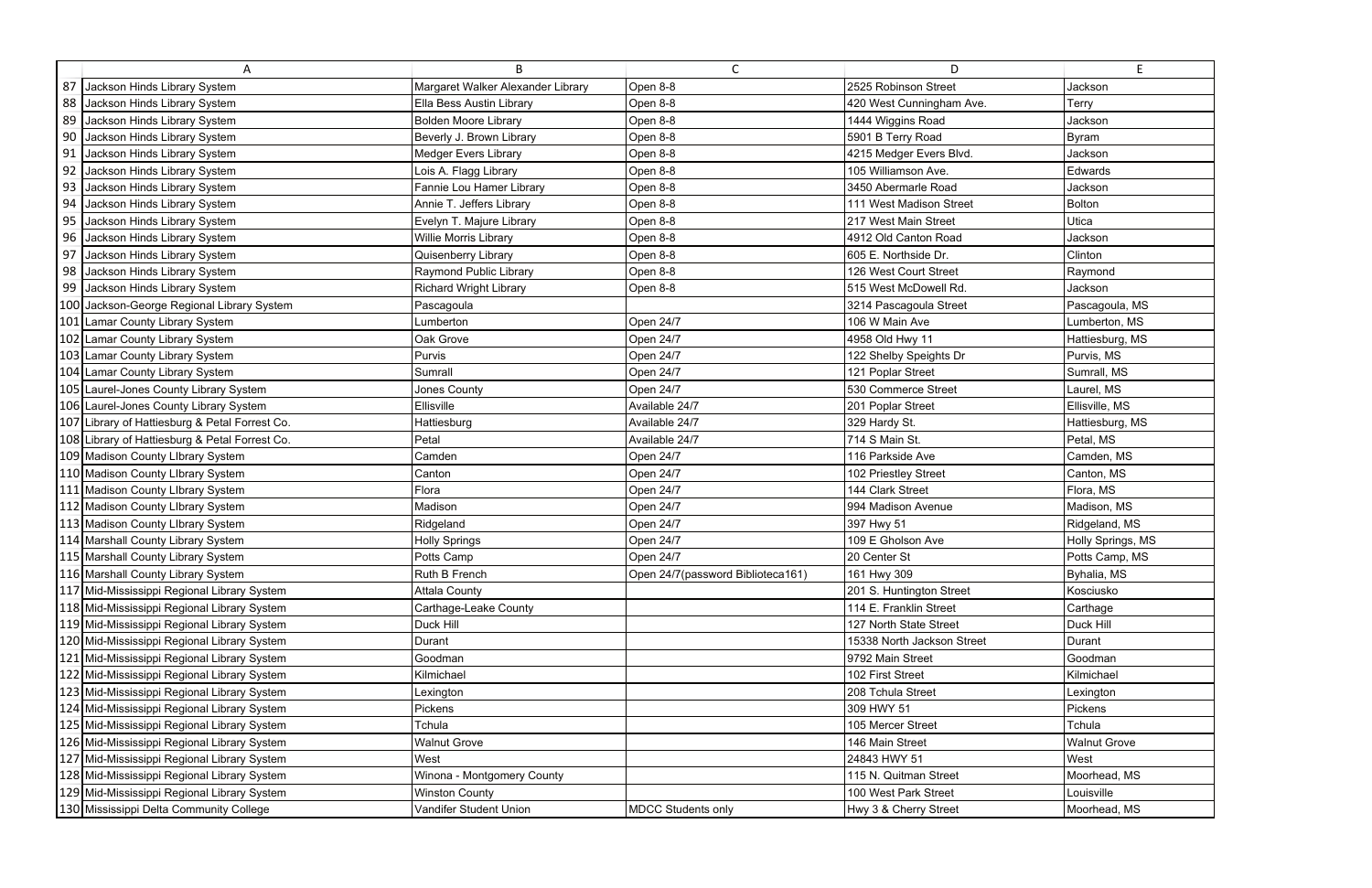| A                                                      | B.                                     | C                         | D                                             | F.                 |
|--------------------------------------------------------|----------------------------------------|---------------------------|-----------------------------------------------|--------------------|
| 131 Mississippi Library Commission                     | Mississippi Library Commission         | Available 24/7            | 3881 Eastwood Drive                           | Jackson, MS        |
| 132 MIssissippi State University Campuses & Extensions | Central MS Research & Ext Center       | Available 24/7 ; msuguest | 1320 Seven Springs Road                       | Raymond            |
| 133 MIssissippi State University Campuses & Extensions | Coastal Research & Extension Center    | Available 24/7 ; msuguest | 1815 Popps Ferry Rd                           | <b>Biloxi</b>      |
| 134 MIssissippi State University Campuses & Extensions | Crosby Arboretum                       | Available 24/7 ; msuguest | 370 Ridge Road                                | Picayune           |
| 135 MIssissippi State University Campuses & Extensions | Delta Research and Extension Center    | Available 24/7 ; msuguest | 82 Stoneville Road                            | Stoneville         |
| 136 MIssissippi State University Campuses & Extensions | <b>Extension Coastal Region</b>        | Available 24/7 ; msuguest | 1815 Popps Ferry Road                         | Biloxi             |
| 137 MIssissippi State University Campuses & Extensions | <b>Extension Delta Region</b>          | Available 24/7 ; msuguest | 82 Stoneville Road                            | Stoneville         |
| 138 MIssissippi State University Campuses & Extensions | <b>Extension Northeast Region</b>      | Available 24/7 ; msuguest | 5421 Hwy 145 S                                | Verona             |
| 139 MIssissippi State University Campuses & Extensions | <b>Extension Southwest Region</b>      | Available 24/7 ; msuguest | 1320 Seven Springs Road                       | Raymond            |
| 140 MIssissippi State University Campuses & Extensions | <b>MSU Extension- Adams County</b>     | Available 24/7 ; msuguest | 75A Carthage Point Road                       | Natchez            |
| 141 MIssissippi State University Campuses & Extensions | <b>MSU Extension- Alcorn County</b>    | Available 24/7 ; msuguest | 2200 Levee Rd.                                | Corinth            |
| 142 MIssissippi State University Campuses & Extensions | <b>MSU Extension- Amite County</b>     | Available 24/7 ; msuguest | 185 Irene Street                              | Liberty            |
| 143 MIssissippi State University Campuses & Extensions | <b>MSU Extension- Attala County</b>    | Available 24/7 ; msuguest | 715 Fairground Rd.                            | Kosciusko          |
| 144 MIssissippi State University Campuses & Extensions | <b>MSU Extension- Benton County</b>    | Available 24/7 ; msuguest | 382 Ripley Ave.                               | Ashland            |
| 145 MIssissippi State University Campuses & Extensions | <b>MSU Extension- Bolivar County</b>   | Available 24/7 ; msuguest | 406 North Martin Luther King Drive            | Cleveland          |
| 146 MIssissippi State University Campuses & Extensions | <b>MSU Extension- Calhoun County</b>   | Available 24/7 ; msuguest | 121 Parker St.                                | Pittsboro          |
| 147 MIssissippi State University Campuses & Extensions | <b>MSU Extension- Carroll County</b>   | Available 24/7 ; msuguest | 105 B East Washington Street                  | Carrollton         |
| 148 MIssissippi State University Campuses & Extensions | MSU Extension- Chickasaw County        | Available 24/7 ; msuguest | 415 Lee Horn Dr., Suite 4                     | Houston            |
| 149 MIssissippi State University Campuses & Extensions | <b>MSU Extension- Choctaw County</b>   | Available 24/7 ; msuguest | Harmon Circle - Courthouse Annex              | Ackerman           |
| 150 MIssissippi State University Campuses & Extensions | MSU Extension- Claiborne County        | Available 24/7 ; msuguest | 510 Market Street                             | Port Gibson        |
| 151 MIssissippi State University Campuses & Extensions | <b>MSU Extension- Clarke County</b>    | Available 24/7 ; msuguest | 101 Westwood Avenue                           | Quitman            |
| 152 MIssissippi State University Campuses & Extensions | <b>MSU Extension- Clay County</b>      | Available 24/7 ; msuguest | 420 West Broad Street                         | <b>West Point</b>  |
| 153 MIssissippi State University Campuses & Extensions | MSU Extension- Coahoma County          | Available 24/7 ; msuguest | 503 East Second Street                        | Clarksdale         |
| 154 MIssissippi State University Campuses & Extensions | <b>MSU Extension- Copiah County</b>    | Available 24/7 ; msuguest | 2040 W Gallman Road                           | Hazlehurst         |
| 155 MIssissippi State University Campuses & Extensions | <b>MSU Extension- Covington County</b> | Available 24/7 ; msuguest | 68 Industrial Park Drive                      | Collins            |
| 156 MIssissippi State University Campuses & Extensions | MSU Extension- DeSoto County           | Available 24/7 ; msuguest | 3260 Hwy 51 S. - DeSoto County Ext.<br>Office | Hernando           |
| 157 MIssissippi State University Campuses & Extensions | <b>MSU Extension- Forrest County</b>   | Available 24/7 ; msuguest | 952 Sullivan Drive                            | Hattiesburg        |
| 158 MIssissippi State University Campuses & Extensions | <b>MSU Extension- Franklin County</b>  | Available 24/7 ; msuguest | 20 Walnut Street                              | Meadville          |
| 159 MIssissippi State University Campuses & Extensions | MSU Extension- George County           | Available 24/7 ; msuguest | 7128 Highway 198 East                         | Lucedale           |
| 160 MIssissippi State University Campuses & Extensions | <b>MSU Extension- Greene County</b>    | Available 24/7 ; msuguest | #414 Oak Street                               | Leakesville        |
| 161 MIssissippi State University Campuses & Extensions | <b>MSU Extension- Grenada County</b>   | Available 24/7 ; msuguest | 1240 Fairground Road, Suite E                 | Grenada            |
| 162 MIssissippi State University Campuses & Extensions | <b>MSU Extension- Hancock County</b>   | Available 24/7 ; msuguest | 856 Suite B, Hwy 90                           | Bay St. Louis      |
| 163 MIssissippi State University Campuses & Extensions | <b>MSU Extension- Harrison County</b>  | Available 24/7 ; msuguest | 2315 17th Street                              | Gulfport           |
| 164 MIssissippi State University Campuses & Extensions | <b>MSU Extension- Hinds County</b>     | Available 24/7 ; msuguest | 1500 Raymond Lake Rd.                         | Raymond            |
| 165 MIssissippi State University Campuses & Extensions | <b>MSU Extension- Holmes County</b>    | Available 24/7 ; msuguest | 299 1/2 Yazoo Street                          | Lexington          |
| 166 MIssissippi State University Campuses & Extensions | <b>MSU Extension- Humphreys County</b> | Available 24/7 ; msuguest | 16463 US Hwy 49, Suite A                      | Belzoni            |
| 167 MIssissippi State University Campuses & Extensions | MSU Extension- Issaquena County        | Available 24/7 ; msuguest | 129 Court Street                              | Mayersville        |
| 168 MIssissippi State University Campuses & Extensions | MSU Extension- Itawamba County         | Available 24/7 ; msuguest | 605 A South Cummings Street                   | Fulton             |
| 169 MIssissippi State University Campuses & Extensions | <b>MSU Extension- Jackson County</b>   | Available 24/7 ; msuguest | 4111 Amonett Street, Suite E                  | Pascagoula         |
| 170 MIssissippi State University Campuses & Extensions | <b>MSU Extension- Jasper County</b>    | Available 24/7 ; msuguest | 37 B West 8th Avenue                          | <b>Bay Springs</b> |
| 171 MIssissippi State University Campuses & Extensions | MSU Extension- Jefferson County        | Available 24/7 ; msuguest | 1257 S. Main St.                              | Fayette            |
| 172 MIssissippi State University Campuses & Extensions | MSU Extension- Jefferson Davis County  | Available 24/7 ; msuguest | 2304 Pearl Avenue                             | Prentiss           |
| 173 MIssissippi State University Campuses & Extensions | MSU Extension- Jones County            | Available 24/7 ; msuguest | 515 N. 5th Avenue                             | Laurel             |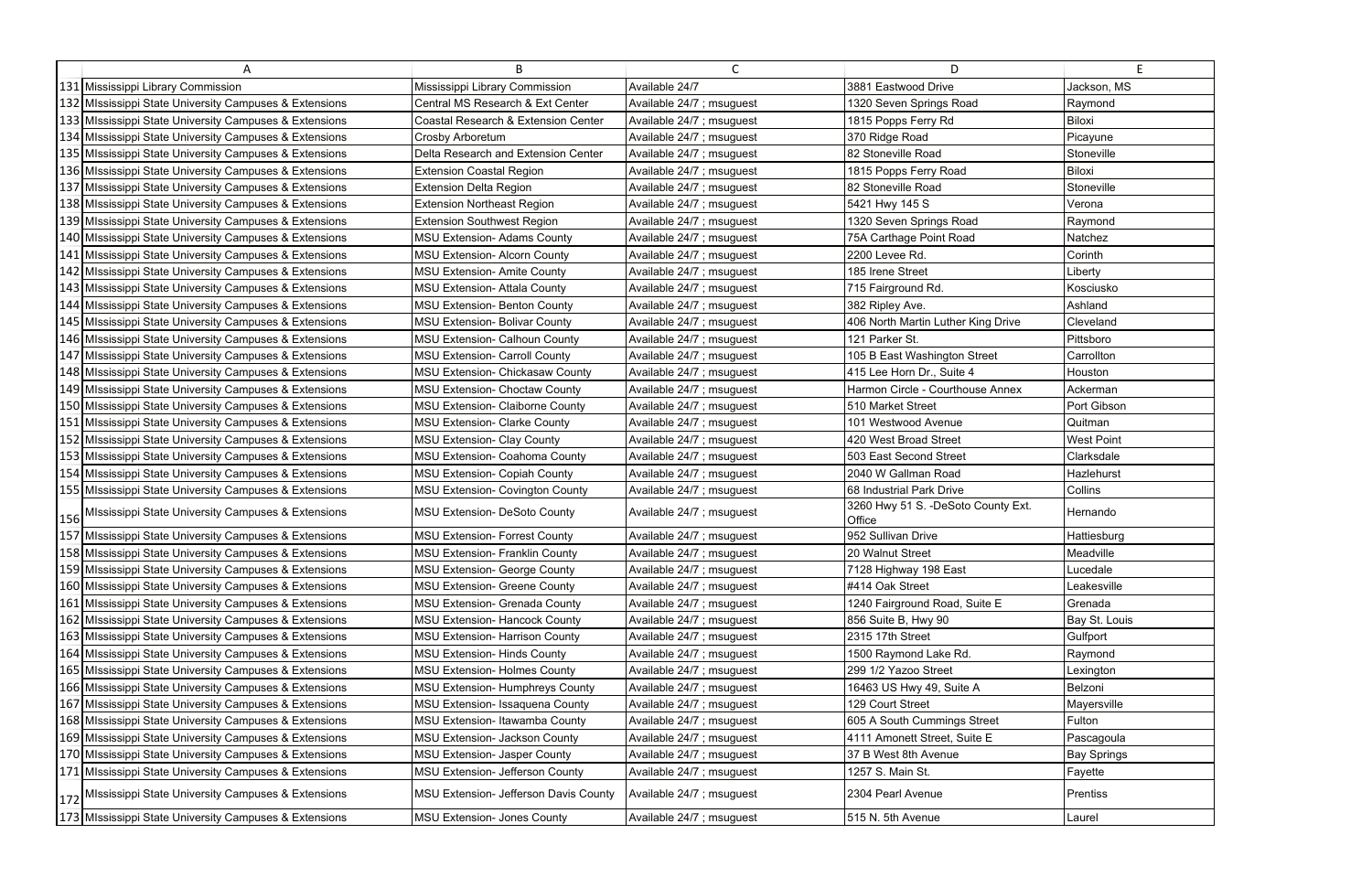| A                                                      | B.                                        | $\mathsf{C}$              | D.                                 | E                    |
|--------------------------------------------------------|-------------------------------------------|---------------------------|------------------------------------|----------------------|
| 174 MIssissippi State University Campuses & Extensions | <b>MSU Extension- Kemper County</b>       | Available 24/7 ; msuguest | P. O. Box 339, 587 Old Scooba Rd   | DeKalb               |
| 175 MIssissippi State University Campuses & Extensions | <b>MSU Extension- Lafayette County</b>    | Available 24/7 ; msuguest | 70 F.D. Buddy East Pkwy            | Oxford               |
| 176 MIssissippi State University Campuses & Extensions | <b>MSU Extension- Lamar County</b>        | Available 24/7 ; msuguest | 216 Shelby Street, Suite B         | Purvis               |
| 177 MIssissippi State University Campuses & Extensions | MSU Extension- Lauderdale County          | Available 24/7 ; msuguest | 1022 Hwy 19 South                  | Meridian             |
| 178 MIssissippi State University Campuses & Extensions | <b>MSU Extension- Lawrence County</b>     | Available 24/7 ; msuguest | 214 Main Street, Suite C           | Monticello           |
| 179 MIssissippi State University Campuses & Extensions | <b>MSU Extension- Leake County</b>        | Available 24/7 ; msuguest | 729 East Main Street               | Carthage             |
| 180 MIssissippi State University Campuses & Extensions | <b>MSU Extension-Lee County</b>           | Available 24/7 ; msuguest | 5338 Cliff Gookin Blvd.            | Tupelo               |
| 181 MIssissippi State University Campuses & Extensions | <b>MSU Extension- Leflore County</b>      | Available 24/7 ; msuguest | 309 W. Market                      | Greenwood            |
| 182 Mississippi State University Campuses & Extensions | <b>MSU Extension- Lincoln County</b>      | Available 24/7 ; msuguest | 301 South First Street Room 201    | Brookhaven           |
| 183 MIssissippi State University Campuses & Extensions | <b>MSU Extension- Lowndes County</b>      | Available 24/7 ; msuguest | 485 Tom Rose Rd.                   | Columbus             |
| 184 MIssissippi State University Campuses & Extensions | <b>MSU Extension- Madison County</b>      | Available 24/7 ; msuguest | 152 Watford Parkway                | Canton               |
| 185 MIssissippi State University Campuses & Extensions | MSU Extension- Marion County              | Available 24/7 ; msuguest | 1060 Hwy 13, South                 | Columbia             |
| 186 MIssissippi State University Campuses & Extensions | <b>MSU Extension- Marshall County</b>     | Available 24/7 ; msuguest | 120 South Spring Street            | <b>Holly Springs</b> |
| 187 MIssissippi State University Campuses & Extensions | <b>MSU Extension- Monroe County</b>       | Available 24/7 ; msuguest | 517 Highway 145 N, Suite 1         | Aberdeen             |
| 188 MIssissippi State University Campuses & Extensions | <b>MSU Extension- Montgomery County</b>   | Available 24/7 ; msuguest | 618 Summit Street                  | Winona               |
| 189 MIssissippi State University Campuses & Extensions | MSU Extension- Neshoba County             | Available 24/7 ; msuguest | 12000 Hwy. 15 N., Suite 2          | Philadelphia         |
| 190 MIssissippi State University Campuses & Extensions | <b>MSU Extension- Newton County</b>       | Available 24/7 ; msuguest | 65 Seventh Street                  | Decatur              |
| 191 MIssissippi State University Campuses & Extensions | <b>MSU Extension- Noxubee County</b>      | Available 24/7 ; msuguest | 107 E. Adams Street                | Macon                |
| 192 MIssissippi State University Campuses & Extensions | MSU Extension- Oktibbeha County           | Available 24/7 ; msuguest | 106 Felix Long Drive               | Starkville           |
| 193 MIssissippi State University Campuses & Extensions | <b>MSU Extension- Panola County</b>       | Available 24/7 ; msuguest | 245-C Eureka Street                | Batesville           |
| 194 Mississippi State University Campuses & Extensions | <b>MSU Extension- Pearl River County</b>  | Available 24/7 ; msuguest | 417 Hwy 11 N.                      | Poplarville          |
| 195 MIssissippi State University Campuses & Extensions | MSU Extension- Perry County               | Available 24/7 ; msuguest | 103-B 2nd Street West              | New Augusta          |
| 196 MIssissippi State University Campuses & Extensions | <b>MSU Extension- Pike County</b>         | Available 24/7 ; msuguest | 1140 North Clark Avenue            | Magnolia             |
| 197 MIssissippi State University Campuses & Extensions | <b>MSU Extension- Pontotoc County</b>     | Available 24/7 ; msuguest | 402 C.J. Hardin Jr. Drive          | Pontotoc             |
| 198 MIssissippi State University Campuses & Extensions | <b>MSU Extension- Prentiss County</b>     | Available 24/7 ; msuguest | 2301 North Second Street           | Booneville           |
| 199 MIssissippi State University Campuses & Extensions | <b>MSU Extension- Quitman County</b>      | Available 24/7 ; msuguest | 220 E. Main Street                 | Marks                |
| 200 MIssissippi State University Campuses & Extensions | <b>MSU Extension- Rankin County</b>       | Available 24/7 ; msuguest | 601 Marquette Road                 | <b>Brandon</b>       |
| 201 MIssissippi State University Campuses & Extensions | <b>MSU Extension- Scott County</b>        | Available 24/7 ; msuguest | 230 South Davis Street             | Forest               |
| 202 MIssissippi State University Campuses & Extensions | MSU Extension- Sharkey County             | Available 24/7 ; msuguest | 614 Pine Street                    | <b>Rolling Fork</b>  |
| 203 MIssissippi State University Campuses & Extensions | <b>MSU Extension- Simpson County</b>      | Available 24/7 ; msuguest | 2785 Simpson Highway 49            | Mendenhall           |
| 204 MIssissippi State University Campuses & Extensions | <b>MSU Extension- Smith County</b>        | Available 24/7 ; msuguest | 212 Sylvarena Avenue - Suite E     | Raleigh              |
| 205 MIssissippi State University Campuses & Extensions | <b>MSU Extension- Stone County</b>        | Available 24/7 ; msuguest | 214 N. Critz St. Suite A           | Wiggins              |
| 206 MIssissippi State University Campuses & Extensions | <b>MSU Extension- Sunflower County</b>    | Available 24/7 ; msuguest | 112 Martin Luther King Drive South | Indianola            |
| 207 MIssissippi State University Campuses & Extensions | <b>MSU Extension- Tallahatchie County</b> | Available 24/7 ; msuguest | 202 South Market Street            | Charleston           |
| 208 MIssissippi State University Campuses & Extensions | <b>MSU Extension- Tate County</b>         | Available 24/7 ; msuguest | #1 French's Alley                  | Senatobia            |
| 209 MIssissippi State University Campuses & Extensions | <b>MSU Extension- Tippah County</b>       | Available 24/7 ; msuguest | 10791B Hwy 15 S. - Fairgrounds     | Ripley               |
| 210 MIssissippi State University Campuses & Extensions | <b>MSU Extension- Tishomingo County</b>   | Available 24/7 ; msuguest | 238 Kaki Street                    | luka                 |
| 211 MIssissippi State University Campuses & Extensions | <b>MSU Extension- Tunica County</b>       | Available 24/7 ; msuguest | 1221 Kenny Hill Avenue, Suite 3    | Tunica               |
| 212 MIssissippi State University Campuses & Extensions | <b>MSU Extension- Union County</b>        | Available 24/7 ; msuguest | 112 Fairground Circle              | New Albany           |
| 213 MIssissippi State University Campuses & Extensions | <b>MSU Extension- Walthall County</b>     | Available 24/7 ; msuguest | 250 Ball Avenue                    | Tylertown            |
| 214 MIssissippi State University Campuses & Extensions | <b>MSU Extension- Warren County</b>       | Available 24/7 ; msuguest | 1100-C Grove Street                | Vicksburg            |
| 215 MIssissippi State University Campuses & Extensions | <b>MSU Extension- Washington County</b>   | Available 24/7 ; msuguest | 148 N. Edison Street               | Greenville           |
| 216 MIssissippi State University Campuses & Extensions | <b>MSU Extension- Wayne County</b>        | Available 24/7 ; msuguest | 810-A Chickasawhay Street          | Waynesboro           |
| 217 MIssissippi State University Campuses & Extensions | <b>MSU Extension- Webster County</b>      | Available 24/7 ; msuguest | 16 East Fox Avenue                 | Eupora               |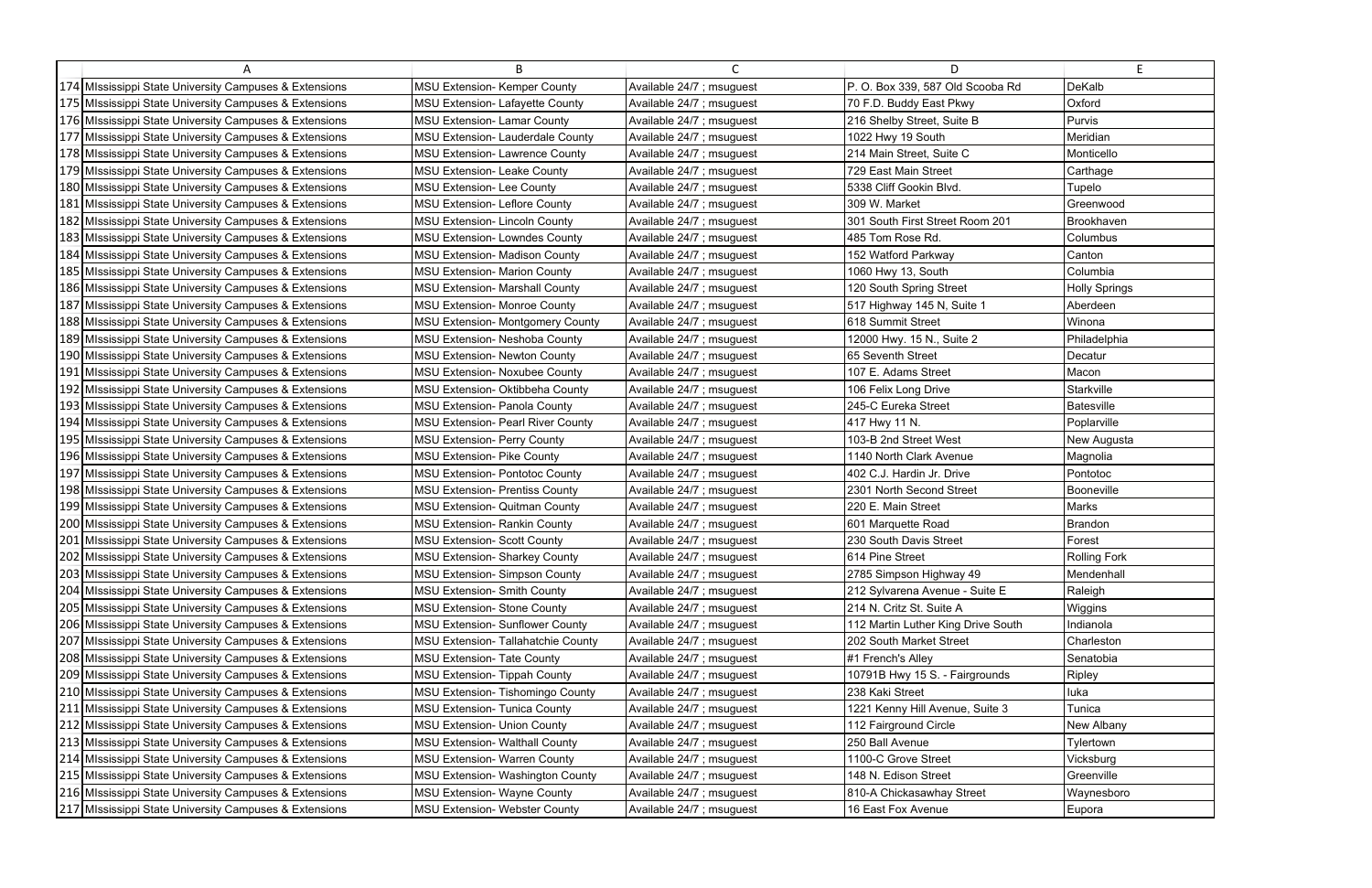| A                                                      | R.                                     | $\mathsf{C}$                                                                    | D                                                     | E                      |
|--------------------------------------------------------|----------------------------------------|---------------------------------------------------------------------------------|-------------------------------------------------------|------------------------|
| 218 MIssissippi State University Campuses & Extensions | <b>MSU Extension- Wilkinson County</b> | Available 24/7 ; msuguest                                                       | 982 Second South Street                               | Woodville              |
| 219 MIssissippi State University Campuses & Extensions | <b>MSU Extension- Winston County</b>   | Available 24/7 ; msuguest                                                       | 155 Vance Street                                      | Louisville             |
| 220 MIssissippi State University Campuses & Extensions | MSU Extension- Yalobusha County        | Available 24/7 ; msuguest                                                       | 18025 Highway 7                                       | Coffeeville            |
| 221 MIssissippi State University Campuses & Extensions | MSU Extension- Yazoo County            | Available 24/7 ; msuguest                                                       | 212 E. Broadway - 3rd Floor Co. Office<br><b>Bldg</b> | Yazoo City             |
| 222 MIssissippi State University Campuses & Extensions | NE MS Branch Exp Station               | Available 24/7 ; msuguest                                                       | North MS Research & Extension Center                  | Verona                 |
| 223 MIssissippi State University Campuses & Extensions | North MS Research and Extension Ctr    | Available 24/7 ; msuguest                                                       | PO Box 1690                                           | Verona                 |
| 224 MIssissippi State University Campuses & Extensions | South MS Branch Experiment Station     | Available 24/7 ; msuguest                                                       | 810 Highway 26 West                                   | Poplarville            |
| 225 MIssissippi State University Campuses & Extensions | <b>Truck Crops Branch Exp Station</b>  | Available 24/7 ; msuguest                                                       | 2024 Experiment Station Rd                            | <b>Crystal Springs</b> |
| 226 Mississippi University for Women                   | Fant Library                           | <b>MUW Students only</b>                                                        | 1100 College St                                       | Columbus, MS           |
| 227 Natchez                                            | <b>Judge Armstrong Library</b>         | Available 24/7                                                                  | 220 S Commerce St                                     | Natchez, MS            |
| 228 Northeast Mississippi Community College            | <b>Booneville Campus</b>               | Available 24/7                                                                  | 101 Cunningham Boulevard                              | Booneville, MS         |
| 229 Northeast Mississippi Community College            | Corinth Campus                         | Available 24/7                                                                  | 2759 South Harper Road                                | Corinth, MS            |
| 230 Northeast Mississippi Community College            | New Albany Campus                      | Available 24/7                                                                  | 301 North Street                                      | New Albany, MS         |
| 231 Northeast Regional Library System                  | Baldwyn                                | Available 24/7                                                                  | 303 N. Third St.                                      | Baldwyn, MS            |
| 232 Northeast Regional Library System                  | <b>Belmont</b>                         | Available 24/7                                                                  | 102 S. Third St.                                      | Belmont, MS            |
| 233 Northeast Regional Library System                  | <b>Blue Mountain</b>                   | Available 24/7                                                                  | 125 S. Railroad St.                                   | Blue Mountain, MS      |
| 234 Northeast Regional Library System                  | Booneville                             | Available 24/7                                                                  | 500 W. Church St.                                     | Booneville, MS         |
| 235 Northeast Regional Library System                  | Burnsville                             | Open 7 a.m. - 10 p.m.                                                           | 7 Norman Avenue                                       | Burnsville, MS         |
| 236 Northeast Regional Library System                  | Corinth                                | Open 7 a.m - 10 p.m.                                                            | 1023 Fillmore St.                                     | Corinth, MS            |
| 237 Northeast Regional Library System                  | luka                                   | Available 24/7                                                                  | 204 N. Main St.                                       | luka, MS               |
| 238 Northeast Regional Library System                  | Ripley                                 | Available 24/7                                                                  | 308 N. Commerce St.                                   | Ripley, MS             |
| 239 Northeast Regional Library System                  | Tishomingo                             | Available 24/7                                                                  | 1292 Main St.                                         | Tishomingo, MS         |
| 240 Northeast Regional Library System                  | Walnut                                 | Available 24/7                                                                  | 650 N. Main St.                                       | Walnut, MS             |
| 241 Pearl River Community College                      | Poplarville Campus                     | Available 24/7, main lots between Seal<br>Hall, White Coliseum, and PR building | 101 hwy 11 N                                          | Poplarville, MS        |
| 242 Pearl River Community College                      | <b>Forrest County Center</b>           | Available 24/7 - lots next to building 3, 5,<br>and 6                           | 5448 Hwy 49 S                                         | Hattiesburg, MS        |
| 243 Pearl River Community College                      | Hancock Center                         | Available 24/7 - main lot                                                       | 454 Hwy 90                                            | Waveland, MS           |
| 244 Pearl River County Library System                  | <b>Crosby Memorial Library</b>         | Available 24/7                                                                  | 900 Goodyear Blvd.                                    | Picayune, MS           |
| 245 Pearl River County Library System                  | Poplarville Public Library             | Available 24/7                                                                  | 202 West Beers Street                                 | Poplarville, MS        |
| 246 Pike-Amite-Walthall Library System                 | McComb City                            | Open 6am-12am                                                                   | 1022 Virginia Avenue                                  | McComb, MS             |
| 247 Pike-Amite-Walthall Library System                 | McComb Baertown                        | Open 6am-12am                                                                   | 414 McComb St.                                        | McComb, MS             |
| 248 Pike-Amite-Walthall Library System                 | Progress                               | Open 6am-12am                                                                   | 5071 Mt. Herman Rd.                                   | McComb, MS             |
| 249 Pike-Amite-Walthall Library System                 | Osyka                                  | Open 6am-12am                                                                   | 112 West Railroad Ave.                                | Osyka, MS              |
| 250 Pike-Amite-Walthall Library System                 | Magnolia                               | Open 6am-12am                                                                   | 230 S. Cherry Street                                  | Magnolia, MS           |
| 251 Pike-Amite-Walthall Library System                 | Crosby                                 | Open 6am-12am                                                                   | 106 W. Pine Street                                    | Crosby, MS             |
| 252 Pike-Amite-Walthall Library System                 | Gloster                                | Open 6am-12am                                                                   | 229 E. Main Street                                    | Gloster, MS            |
| 253 Pike-Amite-Walthall Library System                 | Liberty                                | Open 6am-12am                                                                   | 196 Clinic Drive                                      | Liberty, MS            |
| 254 Pike-Amite-Walthall Library System                 | <b>Walthall County</b>                 | Open 6am-12am                                                                   | 707 Union Road                                        | Tylertown, MS          |
| 255 Pine Forest Regional Library System                | Wiggins                                | password posted on door                                                         | 242 South Second Street                               | Wiggins, MS            |
| 256 Pine Forest Regional Library System                | McHenry                                | password posted on door                                                         | 25 McHenry School Drive                               | McHenry, MS            |
| 257 Pine Forest Regional Library System                | Leakesville                            | password posted on door                                                         | 301 LaFayette Avenue                                  | Leakesville, MS        |
| 258 Pine Forest Regional Library System                | State Line                             | password posted on door                                                         | 229 Main Street                                       | State Line, MS         |
| [259] Pine Forest Regional Library System              | McLain                                 | password posted on door                                                         | 106 South Church Avenue                               | McLain, MS             |